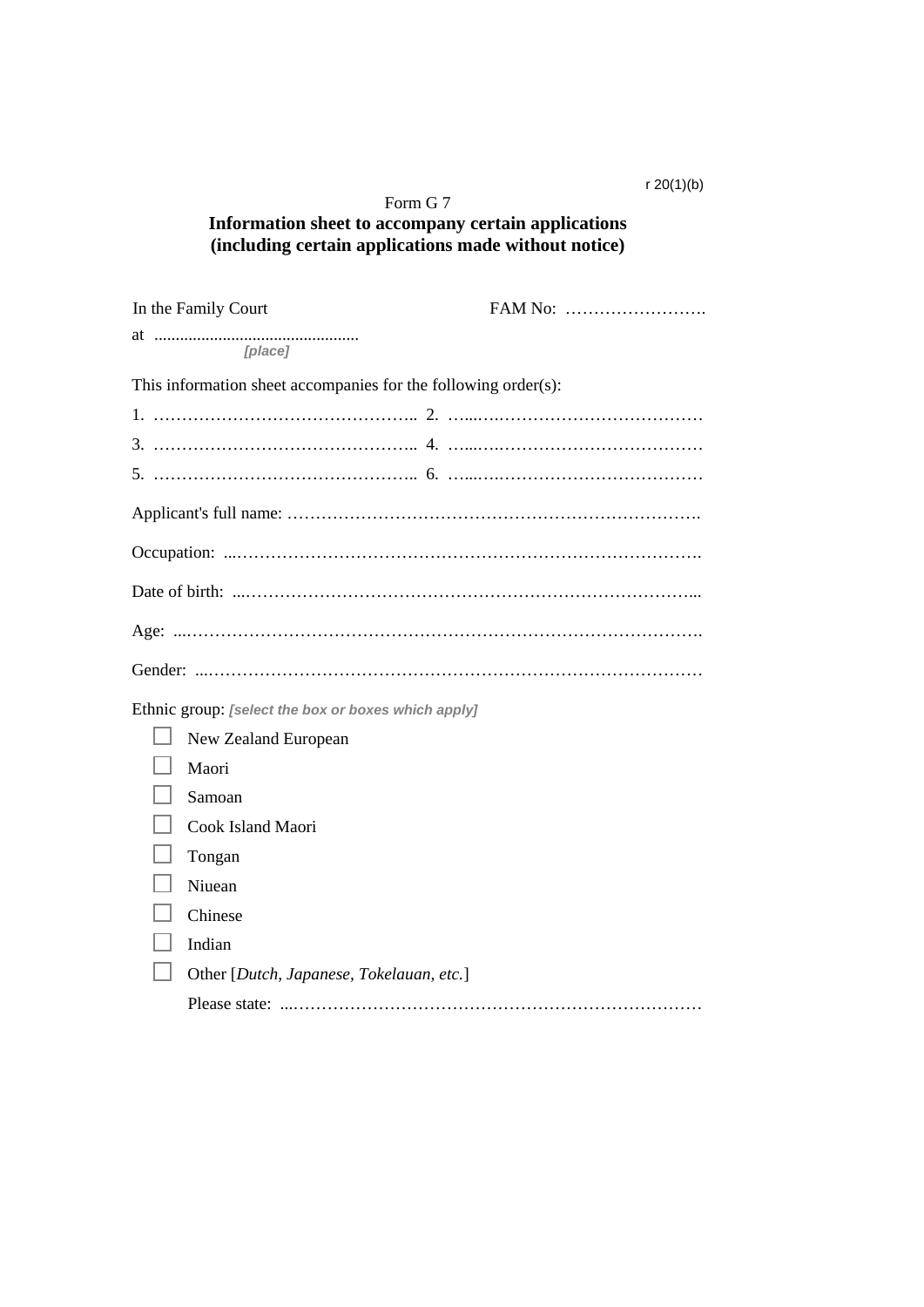Interpreter required:

*[select the option that applies]* 

| yes                                                                                                                                                                                                                 |                                     |  |  |  |
|---------------------------------------------------------------------------------------------------------------------------------------------------------------------------------------------------------------------|-------------------------------------|--|--|--|
| no                                                                                                                                                                                                                  |                                     |  |  |  |
|                                                                                                                                                                                                                     |                                     |  |  |  |
|                                                                                                                                                                                                                     |                                     |  |  |  |
|                                                                                                                                                                                                                     |                                     |  |  |  |
| *Contact telephone number(s):                                                                                                                                                                                       |                                     |  |  |  |
|                                                                                                                                                                                                                     |                                     |  |  |  |
|                                                                                                                                                                                                                     |                                     |  |  |  |
| Relationship of applicant to any children affected by the application <i>if none write</i><br>"none" on line 1]: (for example, parent, guardian, spouse or partner of a parent,<br>family member (specify), donor). |                                     |  |  |  |
| Full name of child                                                                                                                                                                                                  | Relationship of respondent to child |  |  |  |
|                                                                                                                                                                                                                     |                                     |  |  |  |
|                                                                                                                                                                                                                     |                                     |  |  |  |
|                                                                                                                                                                                                                     |                                     |  |  |  |
|                                                                                                                                                                                                                     |                                     |  |  |  |
|                                                                                                                                                                                                                     |                                     |  |  |  |

\*The applicant may delete these items from the copies to be served.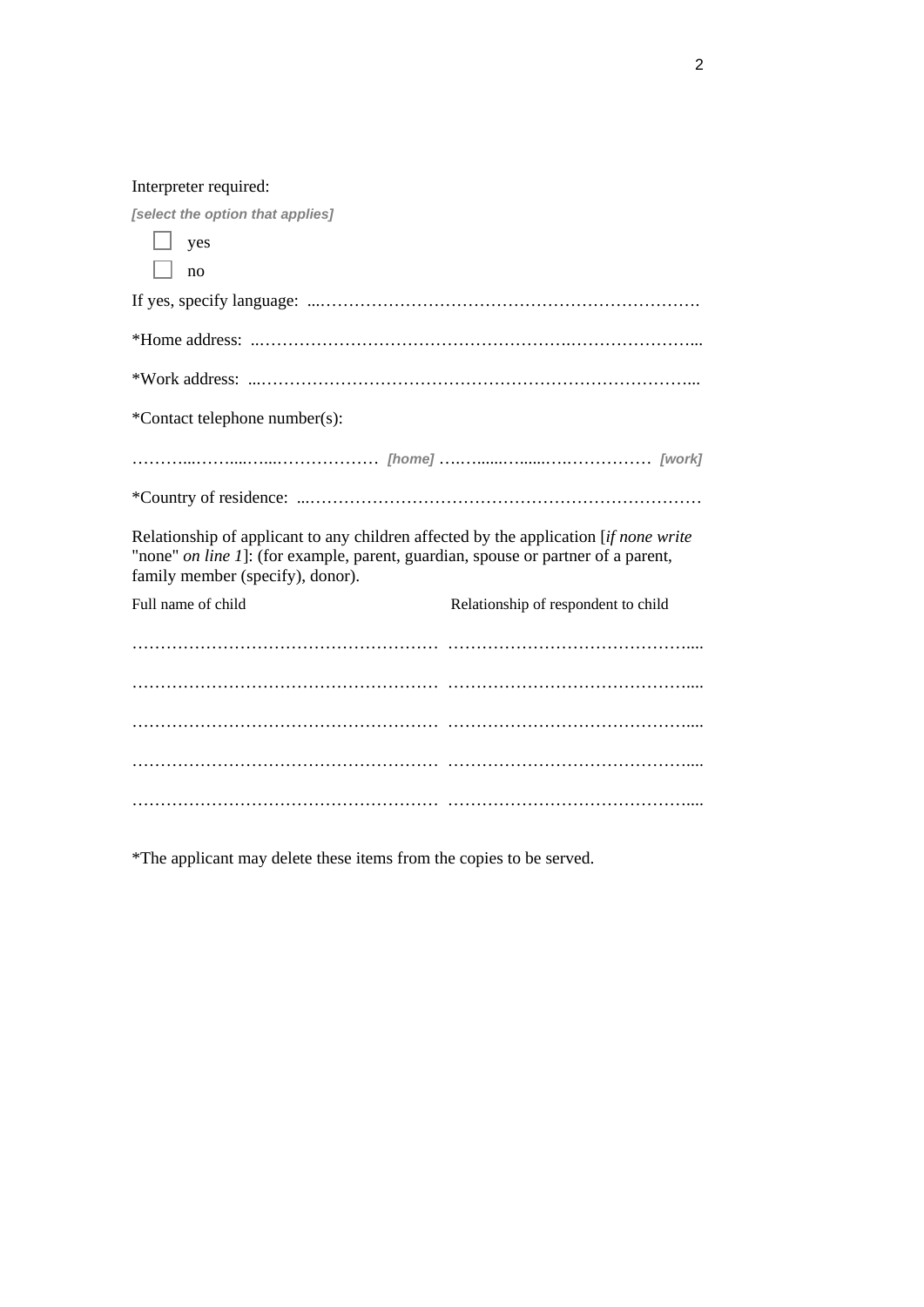Full name of other party (*or* other applicant [*in the case of a join application*]):

………………………………………………………………………………………..

Relationship, if any, to applicant (*or* other applicant): (for example, married to, or in a de facto relationship with, the applicant, or other applicant, even if they are currently separated).

Ethnic group: *[select the box or boxes which apply]*

|                              | New Zealand European                     |  |  |
|------------------------------|------------------------------------------|--|--|
|                              | Maori                                    |  |  |
|                              | Samoan                                   |  |  |
|                              | Cook Island Maori                        |  |  |
|                              | Tongan                                   |  |  |
|                              | Niuean                                   |  |  |
|                              | Chinese                                  |  |  |
|                              | Indian                                   |  |  |
|                              | Other [Dutch, Japanese, Tokelauan, etc.] |  |  |
|                              |                                          |  |  |
|                              | Interpreter required:                    |  |  |
|                              | [select the option that applies]         |  |  |
|                              | yes                                      |  |  |
|                              | no                                       |  |  |
|                              |                                          |  |  |
|                              |                                          |  |  |
|                              |                                          |  |  |
| Contact telephone number(s): |                                          |  |  |
|                              |                                          |  |  |
|                              |                                          |  |  |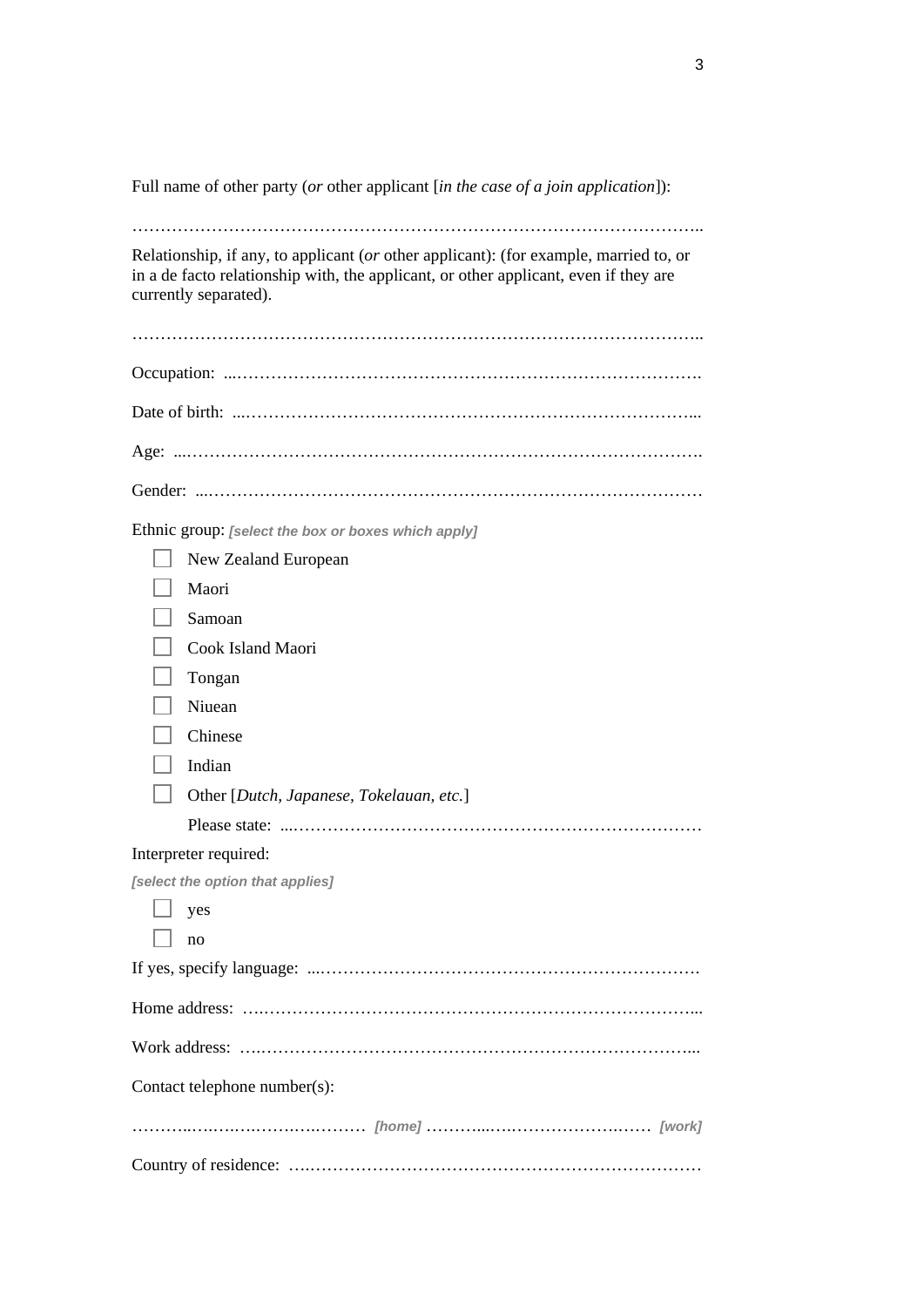Relationship of applicant to any children affected by the application [*if none write*  "none" *on line 1*]: (for example, parent, guardian, spouse or partner of a parent, family member (specify), donor).

Full name of child Relationship of respondent to child ……………………………………………… …………………………………….... ……………………………………………… …………………………………….... ……………………………………………… …………………………………….... ……………………………………………… …………………………………….... ……………………………………………… ……………………………………....

[*Complete this section if the applicant and respondent are married to each other or are in a de facto relationship,or if joint applicants are married to each other or in a de facto relationship, even if currently separated*]

*or* 

Date by which de facto relationship had begun: ……………………...…….. *[date]* 

Children affected by the application: [i*f none write "none" on line 1*]

| Full name of each<br>child.                | Date of birth | Name of person with whom each child is<br>living at the time of application, and the<br>relationship (if any) of that person to the<br>child. |  |  |  |
|--------------------------------------------|---------------|-----------------------------------------------------------------------------------------------------------------------------------------------|--|--|--|
|                                            |               |                                                                                                                                               |  |  |  |
|                                            |               |                                                                                                                                               |  |  |  |
|                                            |               |                                                                                                                                               |  |  |  |
|                                            |               |                                                                                                                                               |  |  |  |
|                                            |               |                                                                                                                                               |  |  |  |
|                                            |               |                                                                                                                                               |  |  |  |
|                                            |               |                                                                                                                                               |  |  |  |
|                                            |               |                                                                                                                                               |  |  |  |
| The accompanying applications are filed by |               |                                                                                                                                               |  |  |  |
|                                            |               |                                                                                                                                               |  |  |  |
|                                            |               | [full name]                                                                                                                                   |  |  |  |
| whose address for service is at            |               |                                                                                                                                               |  |  |  |
|                                            |               |                                                                                                                                               |  |  |  |
|                                            |               | <i><b>Taddress1</b></i>                                                                                                                       |  |  |  |